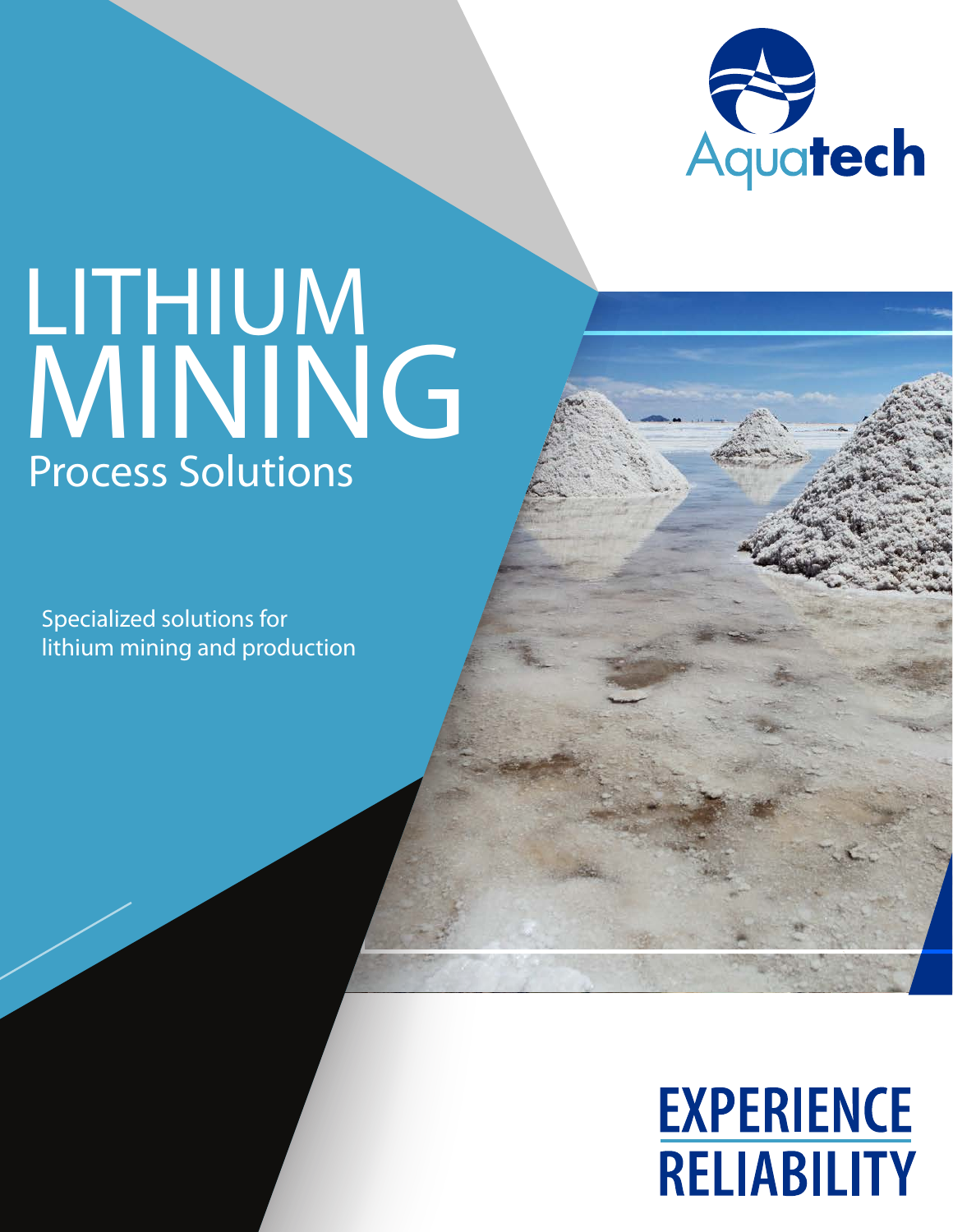

## **Aquatech's ICD Process Technologies capability for Lithium Producers**

Lithium has become essential in our current global economy and the demand for this valuable resource is growing rapidly. The global lithium market is projected to reach USD 5.88 billion by 2025, more than double 2017, powering everything from toys and watches to cars and industrial battery reserves. In addition to energy, lithium is continuing to find uses in everything from air treatment systems to ceramics and glass.

Extracting lithium and processing lithium bearing brines has specialized requirements and unique challenges due to the presence of other mineral salts. Understanding those challenges and being able to tailor a water treatment system that is both reliable as well as cost efficient is paramount to any lithium mining operation. Solutions are needed which provide regulatory compliance, and achieve sustainability goals by reducing the environmental footprint.

Aquatech's ICD Process Technologies™ has been supplying systems for product purification, resource recovery, evaporation and crystallization for over 50 years. With in house research and development capabilities and a proven track record for innovation, Aquatech is positioned to provide in depth analysis and precise process design solutions. Our process specialists are available to assist with process development studies and test work, as well as commercial process development. Our focus on project management – from the earliest stages of the project, through to the plant coming on stream, on schedule – means stakeholders are aligned to meet all key performance indicators (KPIs).

Our commitment does not stop after the plant begins operation. A comprehensive service and upgrade program is available to guarantee both the performance and the longevity of the facility.









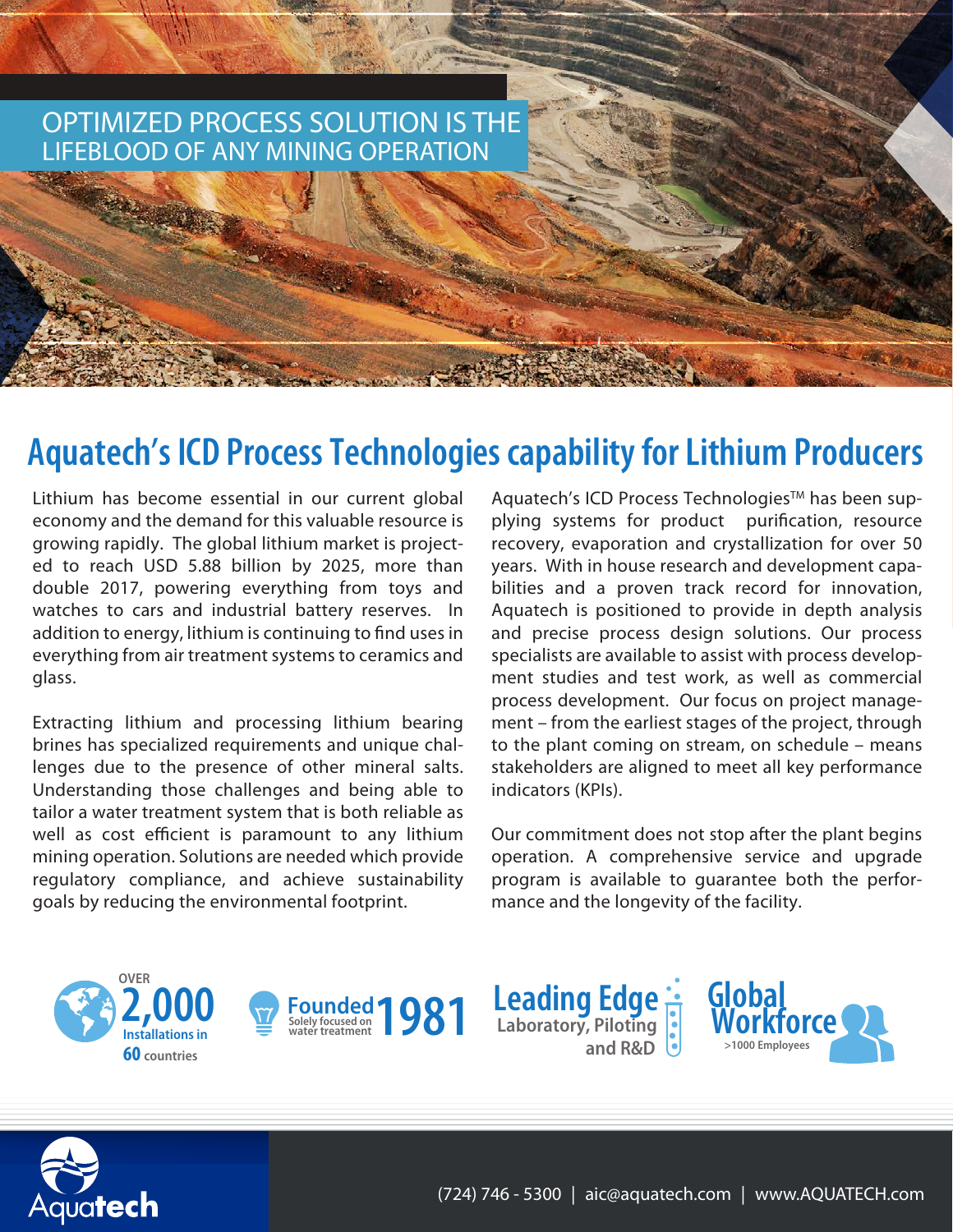## **Engineering Solutions for sources of energy**

Aquatech provides its customers with an unrivalled combination of process expertise that covers the full spectrum of lithium production, from brine concentration to high-purity salts. Beginning with the concentration of lithium chloride (from brine) or lithium sulfate (from extraction of spodumene), Aquatech provides end to end process technology solutions to produce technical and battery grades of lithium carbonate and lithium hydroxide.

#### **Aquatech ICD Process Technologies portfolio includes**

- Lithium brine concentration  **Lithium salt crystallization** Lithium salt crystallization
- 
- Impurity removal (precipitation, membrane filtration and IX)

#### **Lithium salts crystallization:**

- Lithium Chloride (LiCl)
- Lithium Carbonate (Li2CO3)
- Lithium Hydroxide anhydrous and monohydrate (LiOH)
- Lithium Sulfate anhydrous and monohydrate (Li2SO4)
- Lithium Bromide (LiBr)
- Lithium Phosphate (Li3PO4)

#### **Process Equipment for Li Salts**

#### **Evaporator Technologies:**

- Thermal Vapor Recompression Evaporator
- Mechanical Vapor Recompression Evaporator
- Multiple Effect Evaporator
- Forced Circulation Evaporator
- Vertical Tube Falling Film Evaporator
- $\cdot$  Horizontal Tube Spray Film<sup>™</sup> Evaporator

#### **Crystallizer Technologies:**

- Draft Tube Crystallizer
- Vacuum Crystallizer
- Forced Circulation Crystallizer
- Cooling Crystallizer
- Integrated Reaction Crystallizer
- 
- Lithium salt purification by re-crystallization By-product recovery from lithium processing

#### **Other Salts recovered with Li Salts:**

- Potassium Chloride (KCl)
- Sodium Sulfate (Na2SO4)
- Sodium Chloride (NaCl)
- Potassium Sulfate (K2SO4)
- Boric Acid (H3BO3)

#### **Other Project Capabilities:**

- Aquatech Water technologies including Reverse Osmosis, Ion Exchange, Precipitation systems for purification
- Optimization of Life Cycle Cost (LCC) with system supply and modularization to minimize site work
- Aquios: Design, Build, Operate, Maintain (DBOM) project execution models
- IWS: Aftermarket, O&M and technical support services